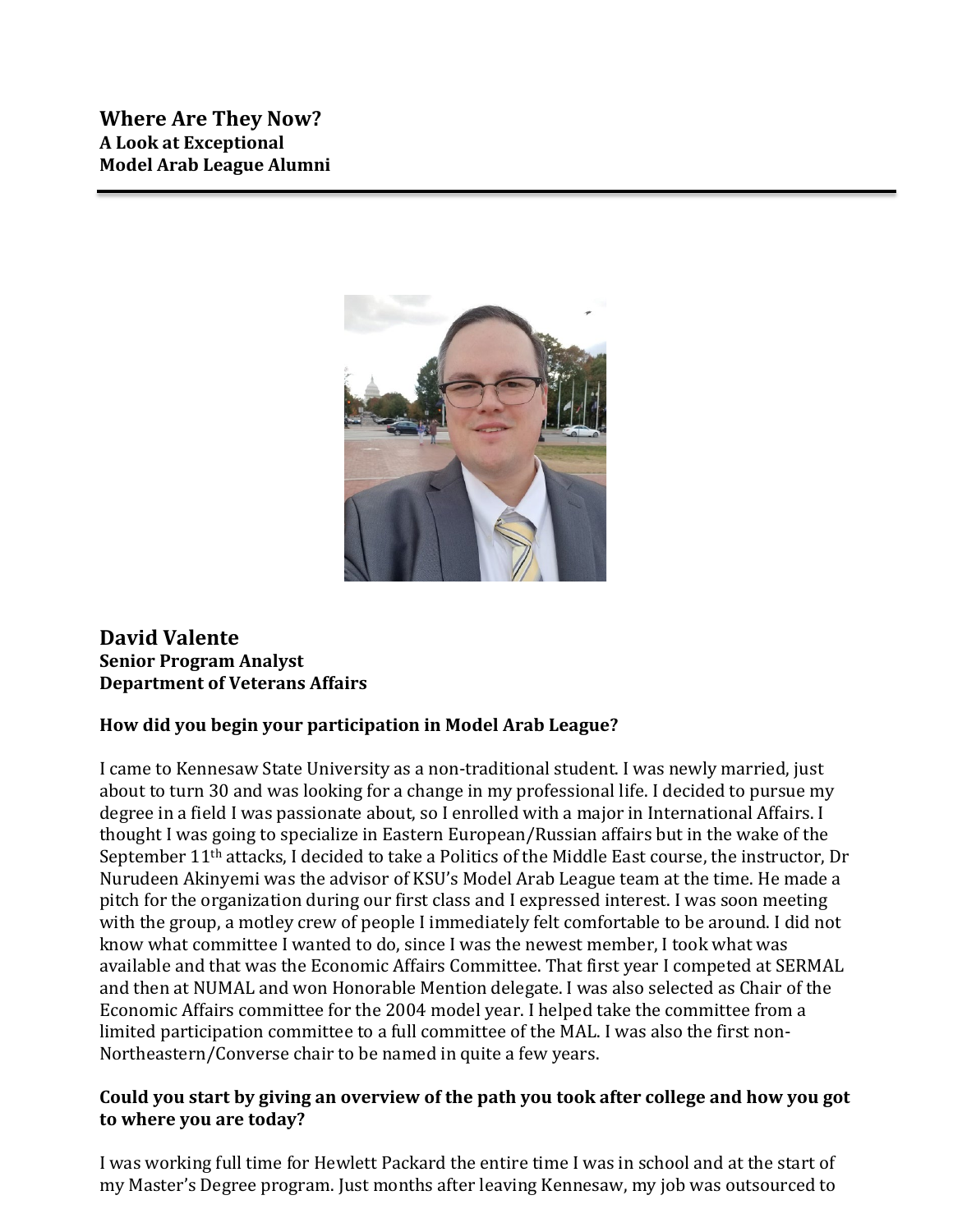Costa Rica, unfortunately I was not allowed to go to Costa Rica too. I did a little temp work for the next few months and then started work at the Department of Veterans Affairs in Decatur, GA in July 2007. In 2013, I took a position as a Business Analyst at VA Benefits Central Office in Washington DC and became a Senior Business Analyst in 2014. I lived in Arlington, VA until 2017 and then moved to Martinsburg, WV where I live now. I help marry up our regulations and procedures to the technical requirements of our internal claims processing applications, if that does not make your eyes glaze over, I am not sure what will.

I am also a political activist I am currently State Chair of a political party in West Virginia since 2019. My leanings (which I can't discuss due to laws) and career mean I am somewhat a reallife Ron Swanson, only more humorous and less cantankerous and lacking former wives named Tammy. I have also worked on campaigns from President down to school board and served in party leadership at all levels. My experience as MAL chair has helped me in the day to day administrative aspects of the job and running meetings efficiently. My experience as a delegate has helped me in public speaking and lobbying efforts in Charleston and in local WV communities.

## **What are some habits that led to your successful education and career?**

Never be afraid to try something new or do something difficult. When you are new, employers are not expecting perfection. They are looking for people to be adaptable, and willing to step up and try new things and be innovative. When someone underestimates you, take it as a challenge and wow them. Sometimes those who do underestimate you, end up being your biggest advocates in your career. Treat those above you and below you in your life & career well. You never know when situations will change.

#### **Graduating college can be disorientating for many students, how did you find direction after leaving college life?**

I was lucky in that I was already in the "real world" throughout my college career. Still I did have career challenges just after graduating. I did continue my education in a Masters of Diplomacy with International Commerce focus at Norwich University. I think my best advice on the transition is to understand what your priorities are and align your interests and lifestyle towards those goals.

## **With your varied volunteer and work experience, what drew you to work for the Department of Veterans Affairs?**

After my time at Hewlett Packard, I was working temp jobs, and at the time I was working for payroll and benefits processors ADP. KSU had a career day so I had taken an afternoon off to attend. I was passing my resumes out and initially passed the VA table because I was not interested in a healthcare career. I was talking to the table next to me when I heard the VA recruiter mention they did benefits work so I approached her and told her about my experience. She took my resume and said they would be in touch, 2 months later I got an email to fill out an employment questionnaire and the next morning I was contacted for an interview. I really is not in my degree plan, but you can apply skill sets attained in your educational life to any job. I use my diplomacy skills all the time in my job, I will rule people dilatory from time to time because I like using the word dilatory.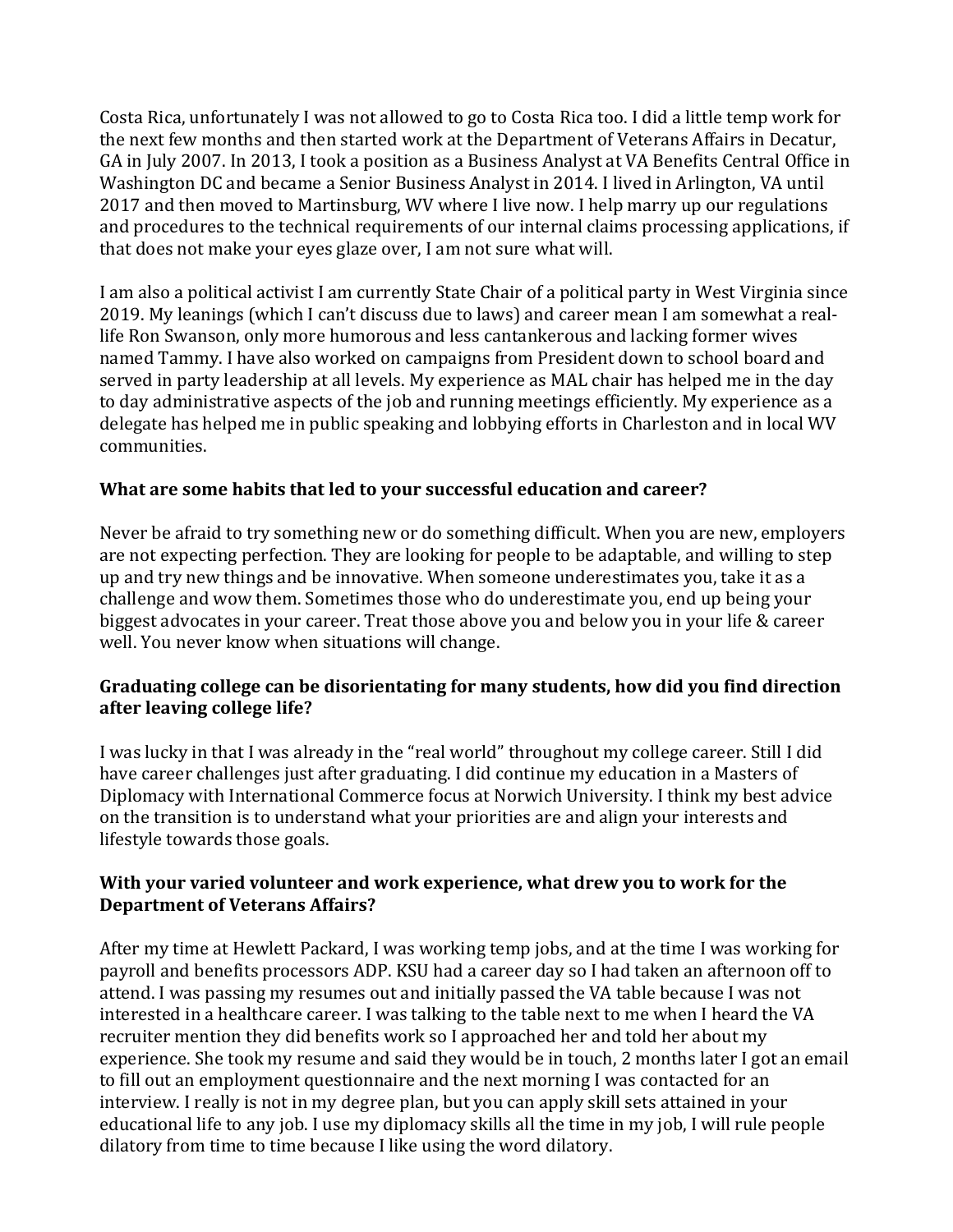**You attended numerous Model Arab League Conferences since 2003 and won awards on the regional and national level. How many models did you attend and what are some of the memories you have from those conferences? What was your favorite model to attend?**

2003: SERMAL: ECON No Award NUMAL: ECON: Honorable Mention 2004: SERMAL ECON Chair No Award NUMAL: ECON Chair No Award 2005: NERMAL: Political Affairs: Outstanding SERMAL: Heads of State: Outstanding NUMAL: Heads of State: Outstanding 2006: SERMAL: Political Chair: No Award NUMAL: Political Chair: Outstanding

I loved each of the models, whether they went smoothly or were unmitigated dumpster fires, precisely because of the people I would get to hang out with. My favorite would have to be the NERMAL in 2005, it was our first time heading to Boston, our academic advisor at the time, Linda Morrisson, was sick and recovering so I was the team captain/advisor/delegate all in one, the whole weekend was a whirlwind from the time we landed until we left. I got to experience all aspects of conference life.

Another memory that I think most of the people in MAL will remember me for is my use of empty bottle awards. During conference, I drink a lot, no not alcohol, I would go through several bottles of water or soda a day per conference. I would save them until the final moments before Committee adjourned for summit. I would hand out the empty bottles as an award for something funny they said or did in the midst of the conference. What prompted it was in the first hour of my first-time chairing, the delegate represented Palestine called themselves Israel by accident. So, every time someone would say something funny, let a curse word slip in debate, I would note it and hand out a trophy at the end. I would also let delegates nominate others for awards for things I might have missed. It was a good way to get people in a good frame of mind before leaving the committee room and have a better conference experience. My favorite bottle award was calling down Holly Jordan at my final conference and giving her my "Partner in Crime" award.

I was also Political Chair for several Atlanta High School Models from 2006 – 2013. I was SecGen for one conference as well. It was awesome passing on the MAL tradition to teenagers that would end up doing MAL in college.

## **How did your experience with Model Arab League help you academically and professionally?**

I was able to marry up some of my academic work with the research I was doing for conferences, whether it was as a delegate or as a chair. I added the Middle East and Iran as an area of concentration in my studies. My skills as a delegate have help me in building coalitions in both work and politics. My skills as a chair have helped me demonstrate leadership in a group setting and help organizations run more efficiently.

Recently I was invited on the radio after the killing of the Iranian general Soleimani to discuss US/Iranian relations in recent history. My research abilities and being able to view history from a neutral lens and argue both sides of the issue helped me provide an analysis that helped the hosts and audience understand a more balanced understanding of the conflict rather than the "they hate us for our freedom" knee jerk reaction that was prevalent following the attack.